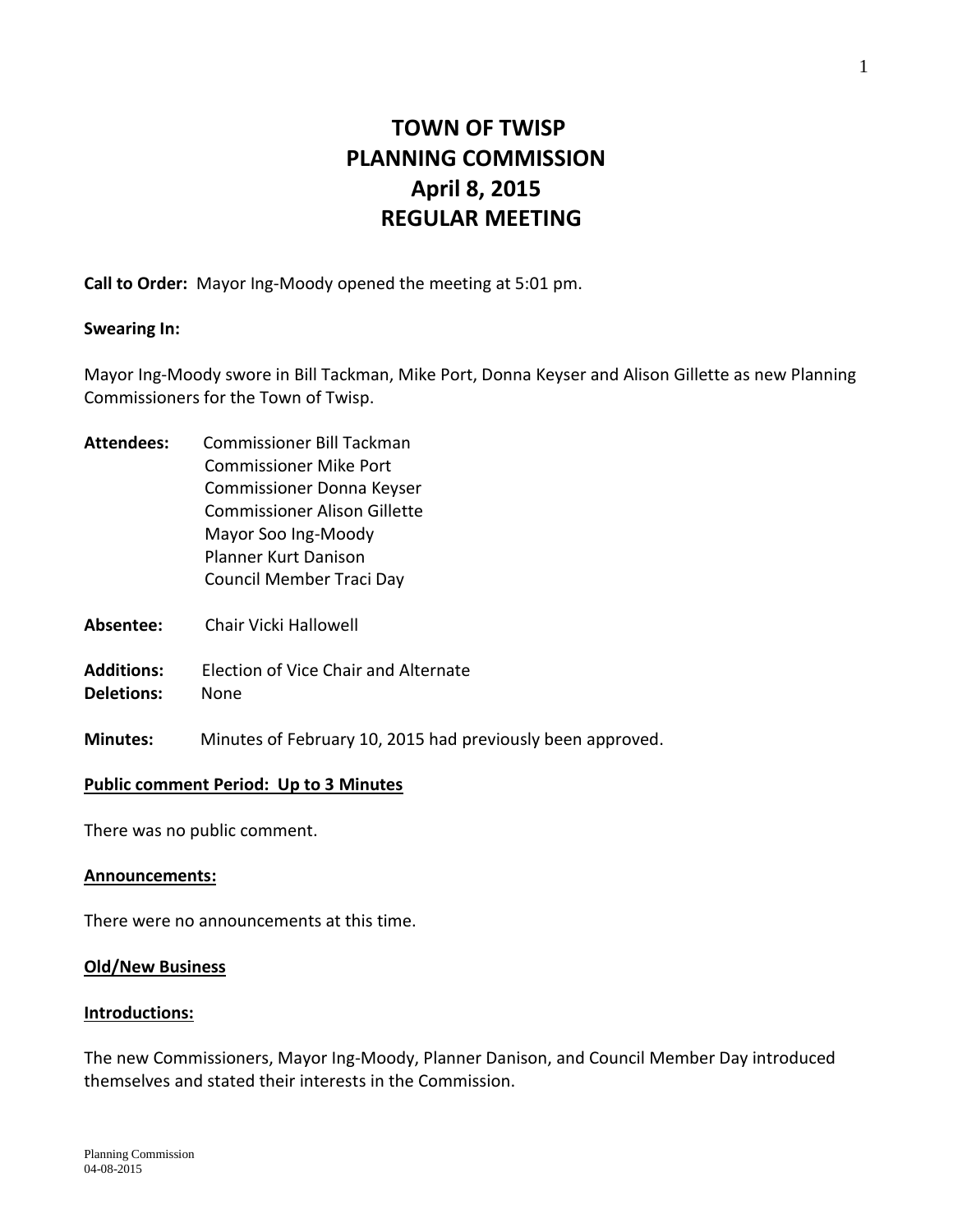Mayor Ing-Moody stated her appreciation to the Commissioners for their willingness to be on the Planning Commission. She noted the importance of planning for the future growth of Twisp and that Twisp has new businesses and new building construction under way.

Planner Danison noted that the Planning Commission is first to hear land use applications for long plats and planned developments and conducts public hearing to take comments on those actions. He also stated the importance of long range planning for a community and that the Comprehensive Plan (Comp Plan) contains the goals and policies determined by the citizens of Twisp and the Planning Commissioners.

## **Goals:**

Planner Danison noted that the elements of the Comp Plan are due to be reviewed and revised if necessary. He noted that there are proposed changes to the Zoning Ordinance that the Planning Commission will be reviewing also. He also stated that any changes to the Comp Plan or Zoning Ordinance would go to the citizens of Twisp at public meetings for comments.

## **Timeline:**

Planner Danison asked the Commissioners to review the Land Use Element of the Comp Plan and come to the May 13<sup>th</sup> meeting with any comments and changes they might have for that element.

### **Election:**

Planning Commission Chair Vicki Hallowell will be absent from the Commission for a couple of months and the P/C By-Laws state a vice chair may take on the duties of the chair. The need for an alternate vice chair was discussed.

The floor was open for nominations for a vice chair and alternate vice chair for the Planning Commission.

### **Motion:**

Commissioner Tackman nominated Commissioner Port to be the vice chair of the Planning Commission. The motion passed unanimously.

### **Motion:**

Commissioner Port nominated Commissioner Gillette to be the alternate vice chair of the Planning Commission. The motion passed unanimously.